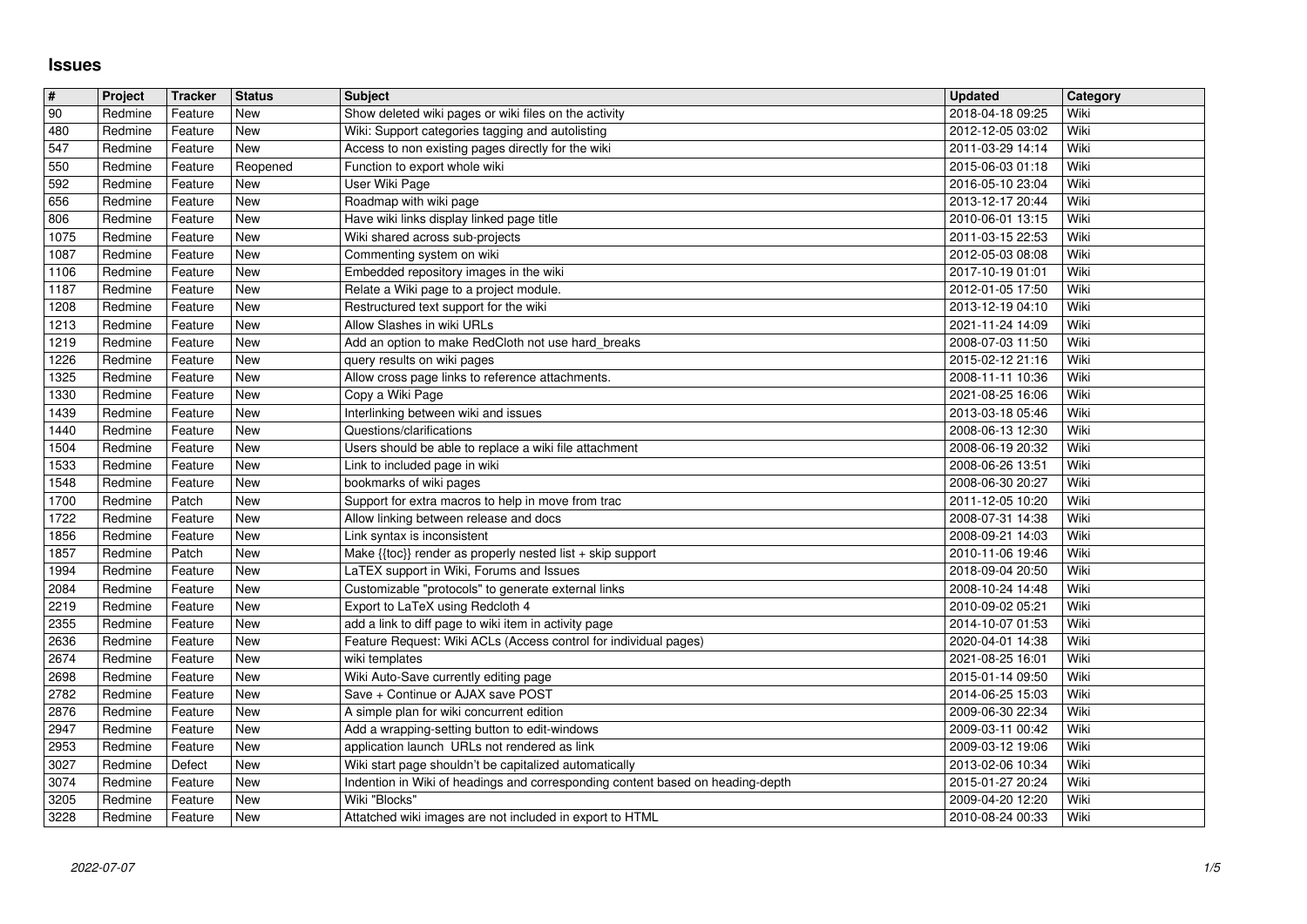| $\overline{\mathbf{t}}$ | Project | <b>Tracker</b> | <b>Status</b> | <b>Subject</b>                                                                   | <b>Updated</b>   | Category |
|-------------------------|---------|----------------|---------------|----------------------------------------------------------------------------------|------------------|----------|
| 3272                    | Redmine | Feature        | New           | Ability to import wiki image from other wiki page                                | 2021-11-01 01:34 | Wiki     |
| 3274                    | Redmine | Patch          | <b>New</b>    | Wiki Page Categories                                                             | 2010-10-25 17:02 | Wiki     |
| 3547                    | Redmine | Feature        | <b>New</b>    | Wiki include macro: add ability to include single section                        | 2019-02-12 11:06 | Wiki     |
| 3684                    | Redmine | Feature        | <b>New</b>    | Cucumber features in wiki                                                        | 2009-07-31 09:11 | Wiki     |
| 3749                    | Redmine | Patch          | New           | Wiki. TOC. The standardised anchors and admissible "fragment" part of URI.       | 2009-08-18 01:10 | Wiki     |
| 3765                    | Redmine | Feature        | New           | Creating article in Wiki                                                         | 2010-12-11 21:33 | Wiki     |
| 3806                    | Redmine | Patch          | <b>New</b>    | Template engine                                                                  | 2018-01-16 17:13 | Wiki     |
| 3879                    | Redmine | Feature        | New           | "What Links Here" in right hand column                                           | 2015-04-07 18:17 | Wiki     |
| 3933                    | Redmine | Feature        | New           | Add docbook export to wiki                                                       | 2013-10-05 16:02 | Wiki     |
| 4032                    | Redmine | Feature        | New           | Wiki attachment history                                                          | 2009-10-15 09:42 | Wiki     |
| 4062                    | Redmine | Feature        | <b>New</b>    | Wiki: Feature request:Auto-replace text with another user-defined                | 2012-07-06 21:02 | Wiki     |
| 4258                    | Redmine | Feature        | <b>New</b>    | Improve tab order in wikis                                                       | 2009-11-20 20:01 | Wiki     |
| 4301                    | Redmine | Feature        | <b>New</b>    | position Wiki Toc in sidebar                                                     | 2011-08-02 06:59 | Wiki     |
| 4372                    | Redmine | Feature        | New           | Wiki include macro: Include specific revision                                    | 2015-10-23 15:20 | Wiki     |
| 4544                    | Redmine | Defect         | New           | Wiki exported HTML has different CSS formatting to the original                  | 2016-03-31 12:03 | Wiki     |
| 4717                    | Redmine | Feature        | New           | Make wiki tab link use the actual link that contains the page name.              | 2010-02-02 15:21 | Wiki     |
| 4987                    | Redmine | Feature        | New           | Convert internal URLs to canonic wiki links                                      | 2010-03-04 23:15 | Wiki     |
| 5029                    | Redmine | Feature        | New           | Add discussion thread for each wiki page                                         | 2010-03-10 09:57 | Wiki     |
| 5103                    | Redmine | Feature        | New           | status "out of date" for wiki pages                                              | 2010-03-17 16:55 | Wiki     |
| 5402                    | Redmine | Feature        | <b>New</b>    | Wiki diff: line by line instead of word by word                                  | 2011-01-05 23:58 | Wiki     |
| 6188                    | Redmine | Feature        | <b>New</b>    | Ability to link Wiki page specific version                                       | 2012-06-29 14:51 | Wiki     |
| 6330                    | Redmine | Patch          | <b>New</b>    | Hyperlinks with "%" or "!" at the end                                            | 2010-10-05 15:04 | Wiki     |
| 6401                    | Redmine | Feature        | New           | Make Wiki Redirects editable                                                     | 2020-11-09 16:35 | Wiki     |
| 6845                    | Redmine | Feature        | New           | Add a real title field for wiki pages                                            | 2011-12-08 12:08 | Wiki     |
| 6989                    | Redmine | Feature        | New           | Wiki template for version wiki pages                                             | 2010-11-26 17:21 | Wiki     |
| 7066                    | Redmine | Feature        | New           | Develop wiki save and continue feature                                           | 2011-01-17 20:49 | Wiki     |
| 7200                    | Redmine | Feature        | New           | Current Page Inheritance in Sidebar                                              | 2010-12-29 20:12 | Wiki     |
| 7536                    | Redmine | Feature        | New           | Automatic routing to another project's WIKI (Global WIKI)                        | 2011-02-04 00:18 | Wiki     |
| 7749                    | Redmine | Feature        | <b>New</b>    | Set the order of sub wiki pages manully on "index by title"                      | 2011-03-01 18:35 | Wiki     |
| 7971                    | Redmine | Feature        | <b>New</b>    | Syntax to create a link that opens a new windows                                 | 2011-03-23 20:40 | Wiki     |
| 8463                    | Redmine | Feature        | New           | View Wiki source                                                                 | 2011-05-30 10:55 | Wiki     |
| 8866                    | Redmine | Defect         | New           | BugTraq references in commit message breaks revision references                  | 2011-07-20 20:10 | Wiki     |
| 8928                    | Redmine | Feature        | New           | Use autocomplete in the wiki rename page to change parent page                   | 2011-07-30 10:51 | Wiki     |
| 9091                    | Redmine | Defect         | <b>New</b>    | CSS bug: fixed .header height cuts long breadcrumbs making them unusable         | 2011-08-19 14:22 | Wiki     |
| 9096                    | Redmine | Patch          | New           | Fix redirection to non-latin wiki pages after logon                              | 2011-08-24 18:25 | Wiki     |
| 9114                    | Redmine | Feature        | New           | List incoming links in wiki-pages                                                | 2011-12-07 16:44 | Wiki     |
| 9115                    | Redmine | Feature        | New           | special lists of wiki-pages                                                      | 2011-08-24 11:43 | Wiki     |
| 9266                    | Redmine | Defect         | New           | comments field in wiki_content table does not be updated and displayed correctly | 2012-05-03 08:02 | Wiki     |
| 9315                    | Redmine | Feature        | New           | Wiki Page as MS OneNote                                                          | 2011-09-24 16:56 | Wiki     |
| 9482                    | Redmine | Feature        | New           | Wiki - minor change without notification                                         | 2012-03-08 16:48 | Wiki     |
| 9601                    | Redmine | Feature        | New           | Multi language wiki                                                              | 2020-06-21 18:21 | Wiki     |
| 9733                    | Redmine | Feature        | New           | WIKI macro to insert database query result as wiki table                         | 2011-12-13 10:47 | Wiki     |
| 10035                   | Redmine | Feature        | New           | Include sub-projects in the breadcrumb                                           | 2012-01-20 14:18 | Wiki     |
|                         |         |                |               |                                                                                  |                  |          |
|                         |         |                |               |                                                                                  |                  |          |
|                         |         |                |               |                                                                                  |                  |          |
|                         |         |                |               |                                                                                  |                  |          |
|                         |         |                |               |                                                                                  |                  |          |
|                         |         |                |               |                                                                                  |                  |          |
|                         |         |                |               |                                                                                  |                  |          |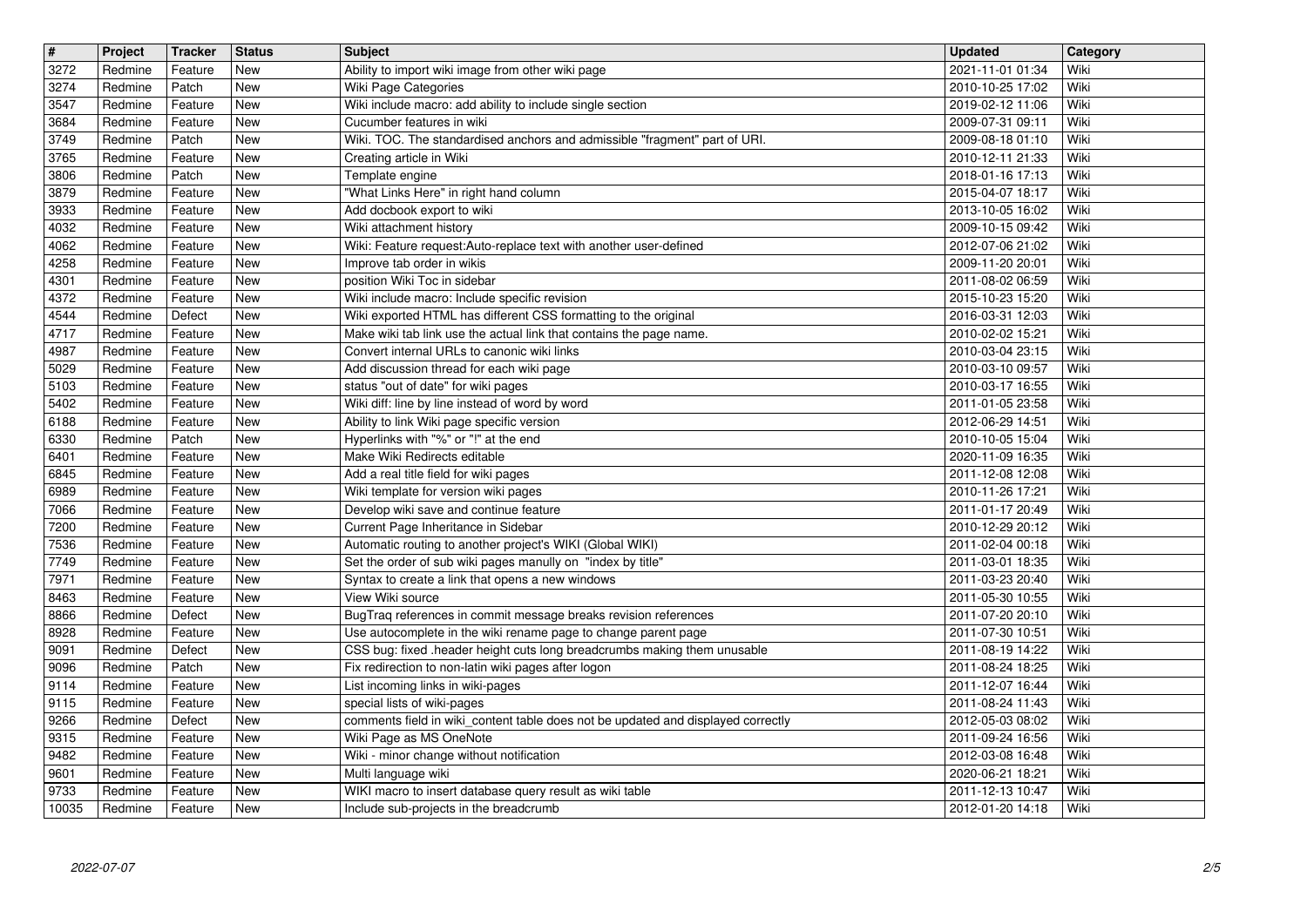| $\sqrt{t}$ | Project | <b>Tracker</b> | <b>Status</b> | <b>Subject</b>                                                                                         | <b>Updated</b>   | Category |
|------------|---------|----------------|---------------|--------------------------------------------------------------------------------------------------------|------------------|----------|
| 10406      | Redmine | Feature        | New           | Wiki tree bulk edit                                                                                    | 2012-03-08 17:35 | Wiki     |
| 10407      | Redmine | Feature        | New           | Wiki page has a tree weight                                                                            | 2012-03-08 17:11 | Wiki     |
| 10568      | Redmine | Feature        | <b>New</b>    | Real-Time Collaborative Editor Wiki                                                                    | 2015-07-14 05:17 | Wiki     |
| 10673      | Redmine | Defect         | New           | Dot and comma in wiki pagename                                                                         | 2021-08-28 11:57 | Wiki     |
| 10729      | Redmine | Feature        | New           | Embedded wiki pages should have their headings editable from the embedding page                        | 2012-05-03 11:37 | Wiki     |
| 11344      | Redmine | Feature        | New           | Alternate names for Index by title/date                                                                | 2017-01-10 03:42 | Wiki     |
| 11351      | Redmine | Feature        | New           | Extract code snippets from a project's VCS directly into the wiki                                      | 2012-07-09 13:11 | Wiki     |
| 11519      | Redmine | Feature        | New           | Ability to edit wiki comments after entry saved                                                        | 2019-05-01 01:01 | Wiki     |
| 11697      | Redmine | Defect         | New           | Problem with Wiki export to PDF / HTML / TXT - 'include' does not includes                             | 2018-06-07 16:20 | Wiki     |
| 11813      | Redmine | Defect         | New           | Export as PDF has another output than Export as HTML                                                   | 2012-09-11 15:20 | Wiki     |
| 11978      | Redmine | Feature        | New           | Wiki pages for groups or wiki pages section with separate ACL                                          | 2012-09-28 03:03 | Wiki     |
| 12051      | Redmine | Feature        | <b>New</b>    | Wiki variables                                                                                         | 2012-10-12 23:13 | Wiki     |
| 12616      | Redmine | Defect         | New           | Macros in sidebar do not show correct information.                                                     | 2012-12-17 16:04 | Wiki     |
| 12875      | Redmine | Feature        | New           | Wiki links to Overview/Activity/Roadmap/Issues/Documents/Files/News/Forums/etc of a particular project | 2013-01-20 21:34 | Wiki     |
| 13294      | Redmine | Feature        | New           | More powerful includes                                                                                 | 2013-02-26 13:37 | Wiki     |
| 13369      | Redmine | Feature        | New           | Hidden wiki text that can be view-ed with adequate rights                                              | 2013-03-10 14:19 | Wiki     |
| 13430      | Redmine | Defect         | New           | :export does not force export on .xml file                                                             | 2021-06-29 07:14 | Wiki     |
| 13559      | Redmine | Defect         | New           | {{toc}} remains when exporting wiki page to text                                                       | 2016-01-20 13:25 | Wiki     |
| 13615      | Redmine | Feature        | New           | Back (or HEAD) link in Wiki history page.                                                              | 2013-03-27 21:02 | Wiki     |
| 13665      | Redmine | Patch          | New           | atom available on wiki page footer                                                                     | 2018-08-27 14:39 | Wiki     |
| 14115      | Redmine | Feature        | New           | Wiki enhancements: parent page and ajax                                                                | 2014-04-24 14:19 | Wiki     |
| 14188      | Redmine | Defect         | Confirmed     | Headers put inside blockquotes cause wiki 'edit this section' link point to incorrect section          | 2017-06-06 04:29 | Wiki     |
| 15826      | Redmine | Defect         | New           | Unable to edit some Wiki pages                                                                         | 2014-01-08 20:15 | Wiki     |
| 15885      | Redmine | Defect         | New           | Redirection of a wikipage with a %-sign seems to be broken                                             | 2014-02-21 13:22 | Wiki     |
| 15911      | Redmine | Feature        | New           | Back to top in Wiki                                                                                    | 2014-01-20 16:17 | Wiki     |
| 15982      | Redmine | Patch          | New           | Inconsitent wiki history functionaility                                                                | 2014-02-07 10:31 | Wiki     |
| 16036      | Redmine | Defect         | New           | wiki edit pencil links are sometimes missing, throwing off the other pencil edit links                 | 2017-06-08 22:19 | Wiki     |
| 16252      | Redmine | Feature        | New           | Private wiki                                                                                           | 2018-03-31 08:40 | Wiki     |
| 16323      | Redmine | Feature        | New           | Wiki Page Export as md file.                                                                           | 2014-03-12 07:53 | Wiki     |
| 16324      | Redmine | Feature        | New           | Wiki export as docx file.                                                                              | 2016-05-31 10:53 | Wiki     |
| 16469      | Redmine | Feature        | New           | Make Diff possible for all revisions                                                                   | 2014-03-31 09:19 | Wiki     |
| 16729      | Redmine | Feature        | New           | properties of issue dynamically available in wiki                                                      | 2014-05-01 10:31 | Wiki     |
| 16996      | Redmine | Feature        | New           | Reciprocal links (or, "Related wiki pages")                                                            | 2020-07-15 17:03 | Wiki     |
| 17072      | Redmine | Feature        | New           | Integration redmine wiki with yUML syntax                                                              | 2014-06-04 18:44 | Wiki     |
| 17093      | Redmine | Feature        | New           | Roll Based Wiki Permissions                                                                            | 2014-07-03 06:23 | Wiki     |
| 17238      | Redmine | Feature        | New           | Searching parsed wiki content - Cache option for Wiki pages                                            | 2014-09-26 11:25 | Wiki     |
| 17511      | Redmine | Defect         | New           | Wiki URL 404 when using markdown                                                                       | 2014-08-24 00:04 | Wiki     |
| 17776      | Redmine | Feature        | New           | Add an option for the wiki start page to be "index by title"                                           | 2016-10-27 16:40 | Wiki     |
| 17797      | Redmine | Feature        | New           | If no wiki pages have been created, wiki tab should return something more informative than 404         | 2014-10-03 14:16 | Wiki     |
| 17894      | Redmine | Feature        | New           | Collapse macro parameter to uncollapse by default                                                      | 2014-09-17 11:03 | Wiki     |
| 18042      | Redmine | Feature        | New           | Link to a specific repository in another project                                                       | 2014-10-07 13:17 | Wiki     |
| 18243      | Redmine | Feature        | New           | Display list of page attachments in edit mode                                                          | 2014-10-30 16:12 | Wiki     |
| 18257      | Redmine | Feature        | New           | Allow wiki macros to define the markup used for their documentation                                    | 2014-11-14 03:49 | Wiki     |
|            |         |                |               |                                                                                                        |                  |          |
|            |         |                |               |                                                                                                        |                  |          |
|            |         |                |               |                                                                                                        |                  |          |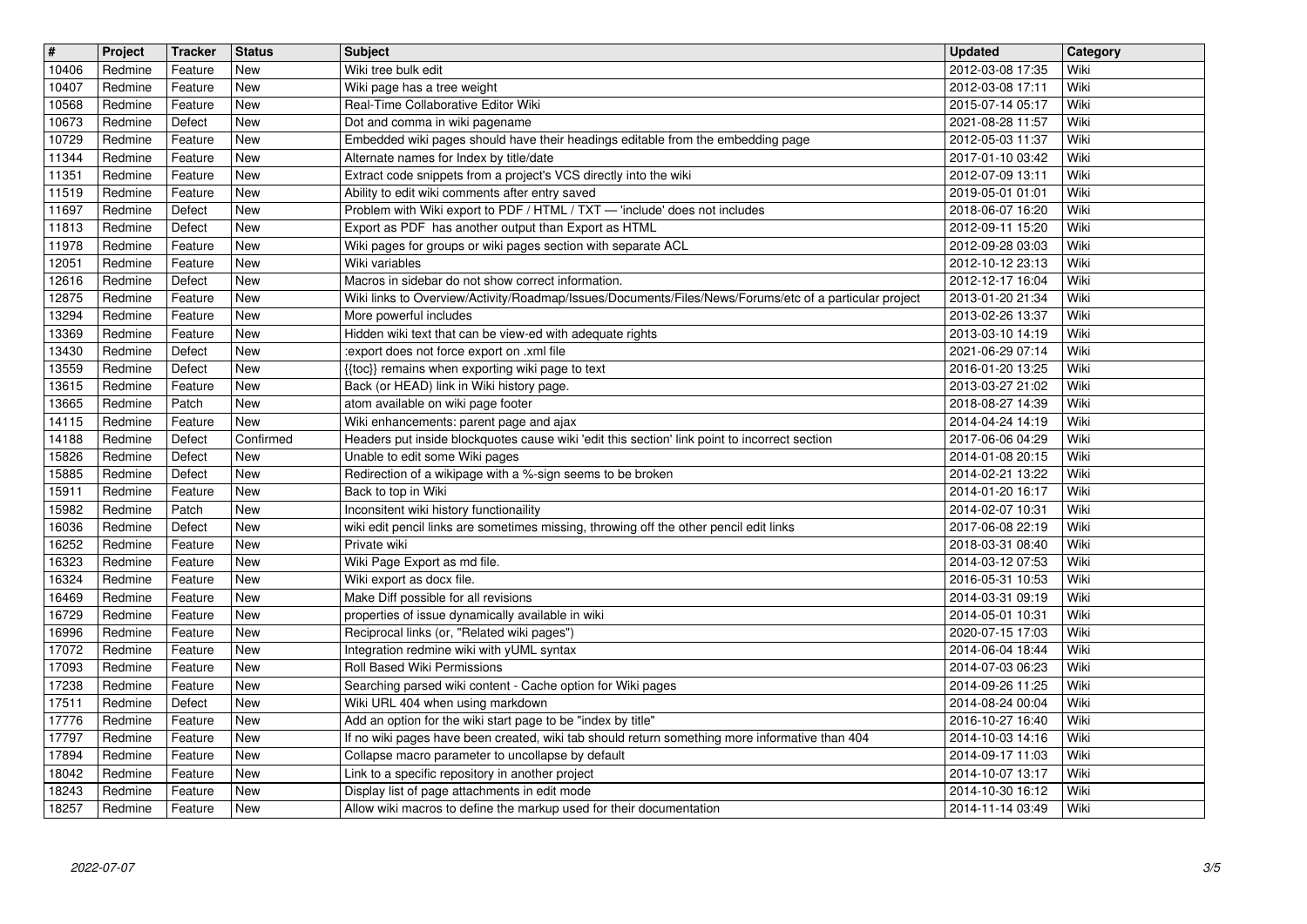| $\overline{\mathbf{H}}$ | Project | Tracker | <b>Status</b>  | <b>Subject</b>                                                                                               | <b>Updated</b>   | Category              |
|-------------------------|---------|---------|----------------|--------------------------------------------------------------------------------------------------------------|------------------|-----------------------|
| 18295                   | Redmine | Feature | New            | Soft delete of wiki pages                                                                                    | 2018-11-12 13:41 | Wiki                  |
| 18656                   | Redmine | Feature | New            | Markdown links priority                                                                                      | 2014-12-16 15:20 | Wiki                  |
| 18669                   | Redmine | Feature | <b>New</b>     | Ability to remove Wiki (page) history                                                                        | 2020-04-01 06:49 | Wiki                  |
| 18825                   | Redmine | Defect  | <b>New</b>     | WikiPage object miss included pages attachments                                                              | 2015-01-13 14:39 | Wiki                  |
| 19826                   | Redmine | Feature | <b>New</b>     | Add calendar in wiki pages                                                                                   | 2015-05-13 15:04 | Wiki                  |
| 20126                   | Redmine | Feature | <b>New</b>     | Index by date: Show the current a revision number and add a link to show the diff                            | 2015-06-18 15:22 | Wiki                  |
| 20356                   | Redmine | Defect  | New            | Wiki gets destroyed after rename                                                                             | 2015-09-07 08:23 | Wiki                  |
| 20426                   | Redmine | Feature | New            | Access to User Account Data from wiki to generate automatic lists in wiki by macro "TaggedUserAccounts'      | 2015-08-27 10:14 | Wiki                  |
| 20435                   | Redmine | Feature | New            | Search wiki in specific languages                                                                            | 2015-07-30 01:26 | Wiki                  |
| 20440                   | Redmine | Defect  | New            | Colon character on Wiki pages title doesn't work                                                             | 2018-03-07 07:15 | Wiki                  |
| 21479                   | Redmine | Defect  | <b>New</b>     | Including a wiki page from another project does not resolve that page's links properly                       | 2015-12-10 21:25 | Wiki                  |
| 21957                   | Redmine | Feature | <b>New</b>     | Option ignore whitespace in Wiki diff                                                                        | 2016-02-05 05:05 | Wiki                  |
| 21969                   | Redmine | Feature | New            | Add a wiki action to list (lost/hidden) pages which are not referenced in the parent page                    | 2016-09-10 21:11 | Wiki                  |
| 22923                   | Redmine | Feature | New            | Export Wiki to ODT                                                                                           | 2018-06-05 17:24 | Wiki                  |
| 22958                   | Redmine | Feature | <b>New</b>     | RFE: Create new 'include_once' macro that pulls in contents from included page once                          | 2016-06-24 17:21 | Wiki                  |
| 24602                   | Redmine | Defect  | New            | Exporting wiki pages in HTML fails if {{collapse}}                                                           | 2016-12-13 16:39 | Wiki                  |
| 26303                   | Redmine | Feature | New            | Wiki include macro : add icons for editing and viewing an included wiki page                                 | 2017-06-29 13:54 | Wiki                  |
| 26400                   | Redmine | Feature | New            | Side by side diff view in wiki                                                                               | 2017-07-10 13:36 | Wiki                  |
| 26530                   | Redmine | Feature | New            | Links to Wiki pages of unauthorized projects should be smarter                                               | 2018-01-17 00:48 | Wiki                  |
| 26593                   | Redmine | Feature | <b>New</b>     | Change language by url parameter                                                                             | 2017-07-31 17:59 | Wiki                  |
| 26974                   | Redmine | Defect  | New            | Collapse macro conflicts with header section edit buttons                                                    | 2017-09-15 13:27 | Wiki                  |
| 27233                   | Redmine | Feature | <b>New</b>     | Improve Drop-Down list on Wiki Pages                                                                         | 2017-10-23 18:07 | Wiki                  |
| 28108                   | Redmine | Defect  | Needs feedback | Copying a text into a wiki page I got "Internal server error"                                                | 2018-01-31 12:31 | Wiki                  |
| 28947                   | Redmine | Feature | New            | Show the existing attachments on the wiki editing page                                                       | 2018-06-27 07:57 | Wiki                  |
| 29048                   | Redmine | Feature | New            | Wiki page permission level                                                                                   | 2018-06-22 17:19 | Wiki                  |
| 29631                   | Redmine | Feature | New            | Add support to include repository file content in Wiki                                                       | 2018-09-28 15:00 | Wiki                  |
| 29649                   | Redmine | Patch   | <b>New</b>     | Rake task to export wiki to HTML/PDF                                                                         | 2022-06-02 15:25 | Wiki                  |
| 30165                   | Redmine | Defect  | <b>New</b>     | Non used images in Wiki pages are not easily to identify                                                     | 2018-12-09 18:38 | Wiki                  |
| 31550                   | Redmine | Defect  | <b>New</b>     | Project "Version" view's "Wiki page" field is still shown, although "Wiki" module is disabled on the project | 2019-12-08 07:34 | Wiki                  |
| 31631                   | Redmine | Feature | <b>New</b>     | Add links to child pages to wiki page                                                                        | 2019-06-27 08:51 | Wiki                  |
| 31769                   | Redmine | Defect  | New            | $\{\{\textsf{toc}\}\}\$ in $\{\{\textsf{include}()\}\}$                                                      | 2019-07-22 11:48 | Wiki                  |
| 31770                   | Redmine | Defect  | New            | New shortcut for in-page wiki links shows link with leading #                                                | 2019-07-22 14:44 | Wiki                  |
| 31838                   | Redmine | Defect  | <b>New</b>     | Improper parsing of wiki links                                                                               | 2019-08-07 02:22 | Wiki                  |
| 32246                   | Redmine | Defect  | <b>New</b>     | [Redmine API] functionality to export whole wiki                                                             | 2019-10-13 22:01 | Wiki                  |
| 32381                   | Redmine | Patch   | <b>New</b>     | Wiki preview : manage dynamic content                                                                        | 2022-07-04 04:03 | Wiki                  |
| 34634                   | Redmine | Defect  | Confirmed      | Can't add deleted wiki Tab (404)                                                                             | 2022-03-27 23:17 | Wiki                  |
| 34810                   | Redmine | Defect  | Reopened       | SQL Error with UTF8 character greater or equals                                                              | 2021-04-20 08:08 | Wiki                  |
| 36840                   | Redmine | Feature | New            | Migrate Wiki needs an update.                                                                                | 2022-03-25 21:01 | Wiki                  |
| 2293                    | Redmine | Feature | New            | Logo for Redmine                                                                                             | 2018-07-15 02:12 | Website (redmine.org) |
| 3064                    | Redmine | Feature | New            | [redmine.org] Complexity custom data field                                                                   | 2013-04-10 18:07 | Website (redmine.org) |
| 3283                    | Redmine | Feature | New            | Website: Install Mollom or similar spam deterrent                                                            | 2014-03-16 06:41 | Website (redmine.org) |
| 5509                    | Redmine | Feature | New            | Redmine.org - Turn on the issue status for % done                                                            | 2010-05-12 05:31 | Website (redmine.org) |
| 5772                    | Redmine | Feature | New            | Create new status: Reviewed and ready to commit                                                              | 2010-06-29 10:19 | Website (redmine.org) |
|                         |         |         |                |                                                                                                              |                  |                       |
|                         |         |         |                |                                                                                                              |                  |                       |
|                         |         |         |                |                                                                                                              |                  |                       |
|                         |         |         |                |                                                                                                              |                  |                       |
|                         |         |         |                |                                                                                                              |                  |                       |